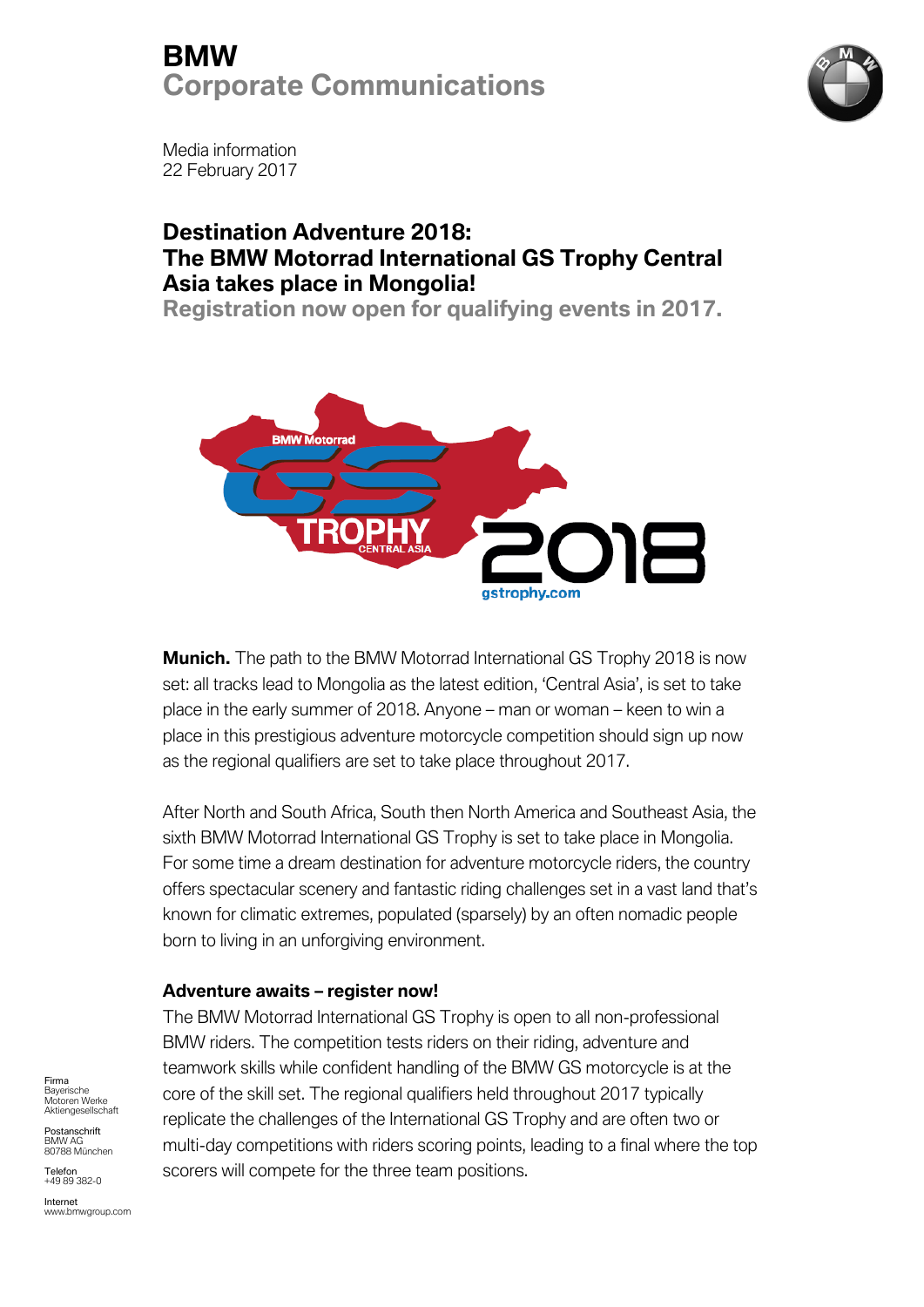# **BMW Corporate Communications**



Media information Date 22 February 2017

Topic

page 2

Those lucky – talented – three will then be fully equipped by BMW Motorrad for the adventure ahead, flown to Mongolia and each presented with a brand new personalised BMW GS motorcycle to ride for the duration of the event.

### **International GS Trophy Female Team gets new selection process.**

Following a successful introduction in 2016, women will again compete in Mongolia. GS riding women from all over the world will now qualify for the final through a new procedure.

They can qualify for their national team at the regional qualifiers, competing likefor-like with the men. Furthermore, the best two women in each regional qualifier (who have not reached the top three overall anyway) will move forward to an International GS Trophy Female Qualifier where, as before, the best of the best will be selected for the International GS Trophy Female Team.

#### **Confirmed teams for 2018:**

Argentina Australia Canada China France Germany Japan Latin America Mexico Russia Southeast Asia South Africa South Korea UK USA

For more information and details of the Intl. GS Trophy 2018 please go to [www.gstrophy.com.](http://www.gstrophy.com/)